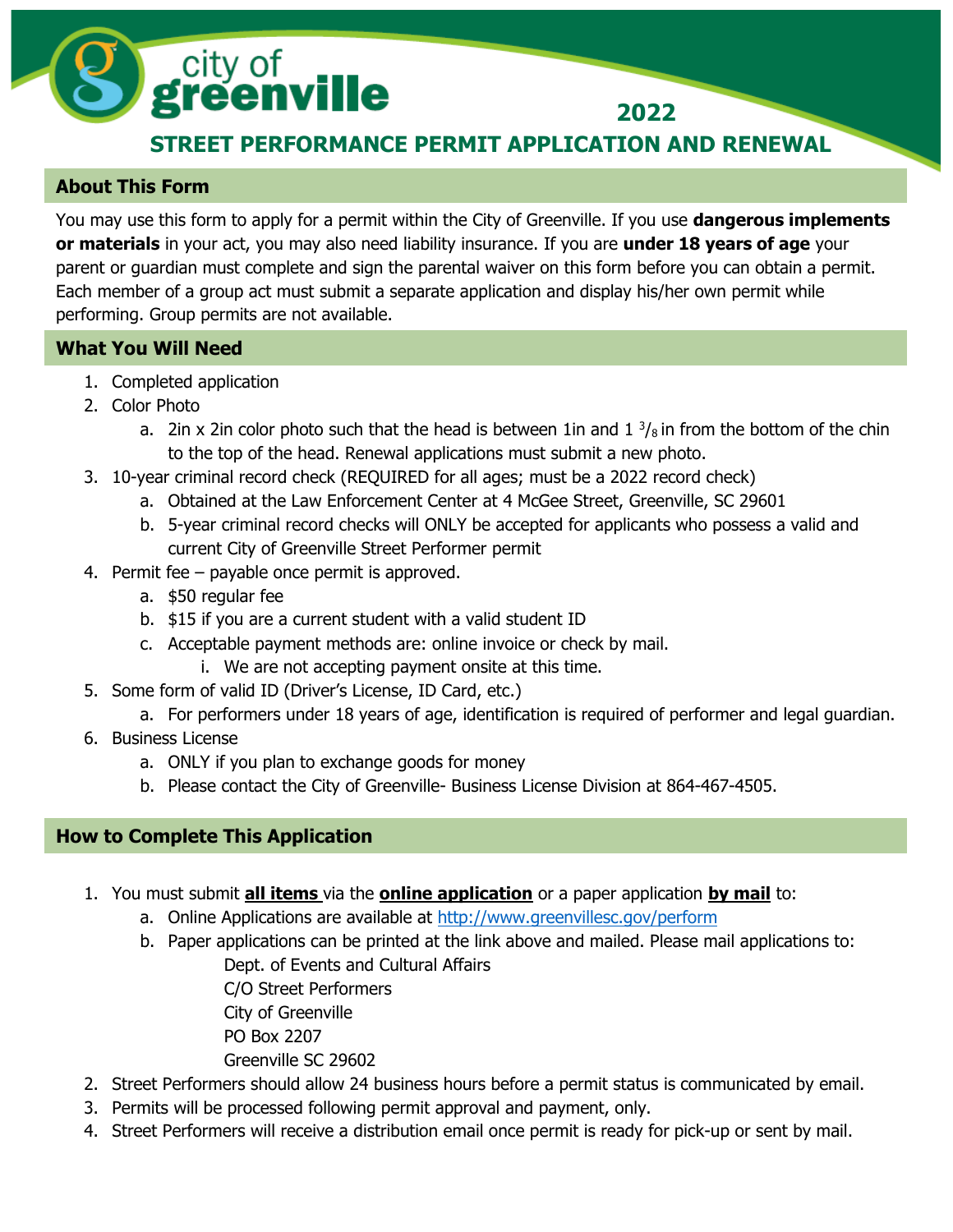

## **Contact Info**

**Applicant Details**

**All permits expire on March 15, 2023.** If you wish to keep performing, you must renew your permit after March 15 (of the current permit year). We do not offer a pro-rated fee for Street Performer permits.

EMAIL: [streetperformers@greenvillesc.gov](mailto:streetperformers@greenvillesc.gov) WEBSITE: http://www.greenvillesc.gov/perform

## **STREET PERFORMANCE PERMIT APPLICATION**

| <b>ADDIICAIIL DELAIIS</b>                                    |  |  |  |
|--------------------------------------------------------------|--|--|--|
|                                                              |  |  |  |
|                                                              |  |  |  |
|                                                              |  |  |  |
|                                                              |  |  |  |
|                                                              |  |  |  |
|                                                              |  |  |  |
|                                                              |  |  |  |
|                                                              |  |  |  |
| Parental/Guardian Consent Details (if applicant is under 18) |  |  |  |
|                                                              |  |  |  |
|                                                              |  |  |  |
|                                                              |  |  |  |
| performing as a street performer in the City of Greenville.  |  |  |  |

I understand that:

- 1. The City of Greenville provides no supervision of Street Performers under the age of 18 years; and
- 2. Street Performers under the age of 18 are subject to the City Of Greenville Street Performance Policy; and
- 3. Street Performers under the age of 18 years old must be accompanied by an adult throughout the entire performance.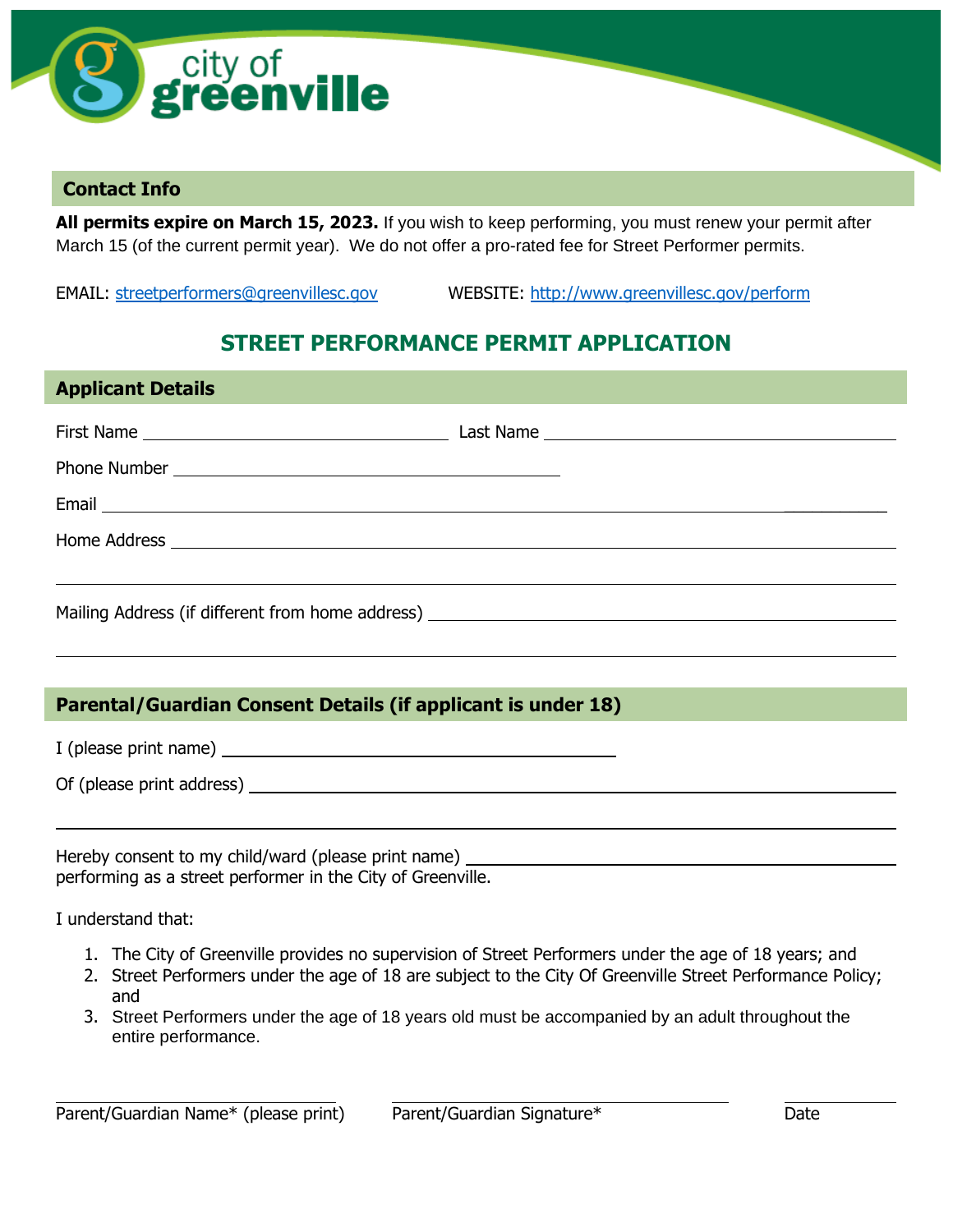

## **Proof of Identity**

The street performer applicant must provide proof of identity. If the street performer is under 18 years old, the parent/guardian must provide proof of identity as well. Below please provide proof of identity information. Please submit a photo copy of each with your application.

Proof of Age Card # Street Performer or Parent/Guardian

\*Please circle whom the information identifies.

Student ID Card #  $\qquad \qquad$  Required by Street Performer for student rate.

Please Note: To receive the student rate, an Official Student ID or official school documentation (from the current academic year) is required to prove student status. Please submit a copy with your application.

Driver's License Number (You) Driver's License Number (Parent/Guardian) Do you intend to have merchandise related to your performance? \_\_\_\_\_\_\_\_Yes \_\_\_\_\_\_\_\_\_\_\_\_\_\_No Business License Number **Merchandise**

If yes, please read and sign the declaration below:

I know that all transfer of merchandise must be done for donations only. No price will be set or displayed at any time. This includes sketches, artwork, CDs, DVDs, etc. I declare that any CDs or DVDs will only contain my own, original material. I know that I must have a business license if any product changes hands and I have obtained a business license through the City of Greenville.

| <b>Permit Details</b>                                                                                    |            |         |  |
|----------------------------------------------------------------------------------------------------------|------------|---------|--|
| Are you renewing a permit or applying for a new permit?                                                  | New Permit | Renewal |  |
| City of Greenville Street Performance Permit Number ____________________________                         |            |         |  |
| <b>Amplified Sound</b>                                                                                   |            |         |  |
| Are you requesting battery operated amplified sound?                                                     | <b>Yes</b> | . No    |  |
| If yes, what is the use and reason for use? Please refer to the City Ordinance regarding amplified sound |            |         |  |
| below.                                                                                                   |            |         |  |

Authorized street performers may utilize **battery powered** amplification only. No City power may be used for sound equipment. Also, the resulting sound may not prohibit normal conversation levels at a distance of 20 feet or more from where the sound originates (measured horizontally and vertically).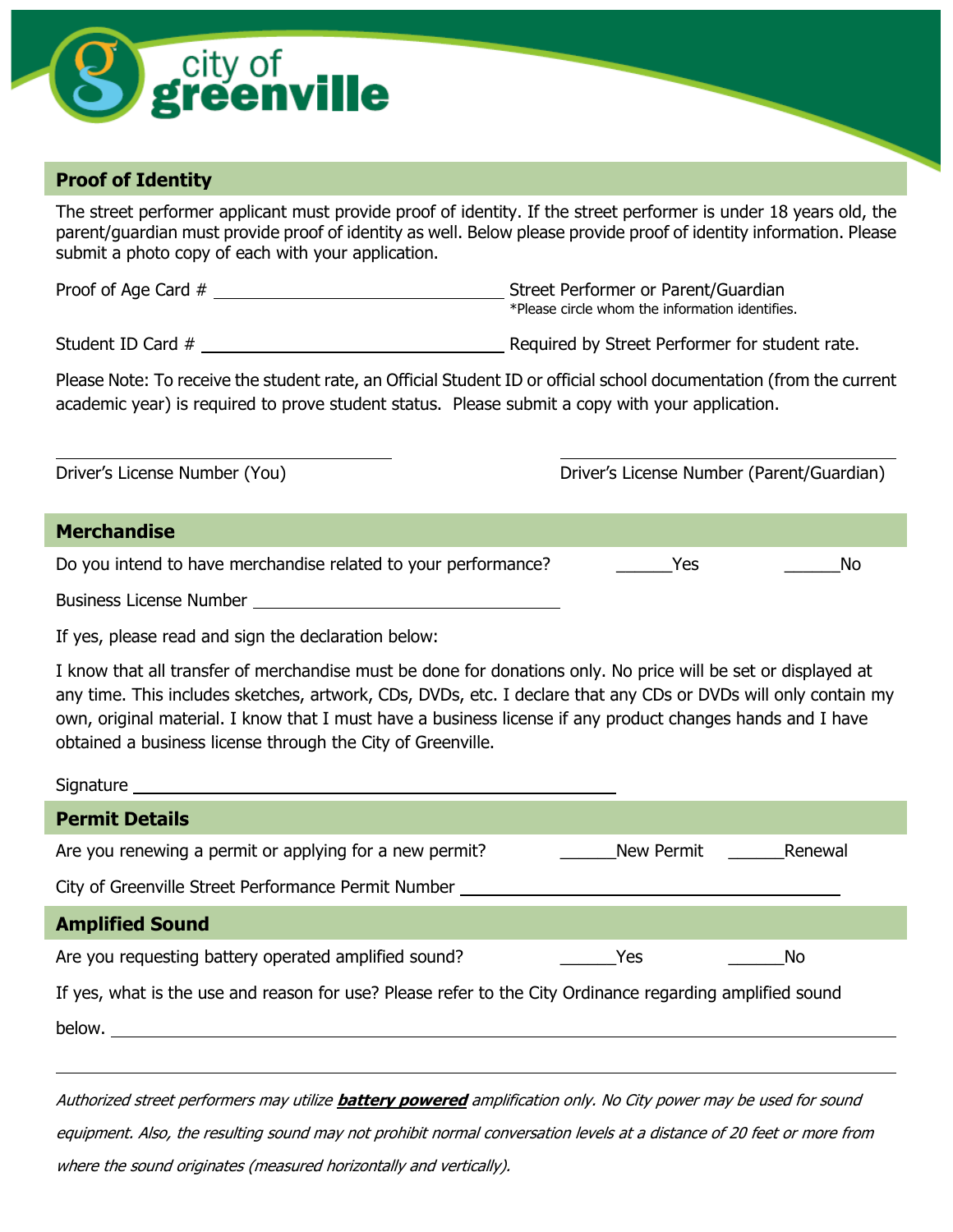

\_\_\_\_\_\_Comedy \_\_\_\_\_\_Juggling (non-dangerous implements) \_\_\_\_\_\_Instrumental (Please specify

which instrument(s) you will play)

Dangerous Act: Please note, performances with flames or fireworks are excluded unless you have a written authorization from the City of Greenville Fire Marshal setting forth the conditions of authorization for the performance. Performances with knives, daggers, swords, and like sharp instruments are excluded unless written authorization is first obtained from the City of Greenville Police Department setting the conditions of authorization.

Other (Please specify the type of performance)

## **Permit Payment and Distribution Options**

**1. How do you prefer to pay for your permit?** Please mark your preference.

\_\_\_\_ Online, via the email link sent by City Staff

\_\_\_\_ By Mail \*Checks should be payable to: City of Greenville.

Permits will not be processed until payment is received. If mailing payment, please anticipate a longer wait time for permit issuance.

#### **2. Which permit fee is applicable to you?** Please select one.

Standard Permit Fee (\$50) \_\_\_\_ Student Rate (\$15)

The student rate discount will only be applied to those who provide valid school verification from the current academic year.

**3. Once permit is issued, how would you prefer to receive your permit?** Please mark your preference.

\_\_\_\_ In-person Pickup at City hall

\_\_\_\_ By Mail

In-person pickup times are Monday – Friday, 10 AM – 12 PM ; 1 PM – 3 PM

Each street performer will receive a notification email outlining how City staff will distribute your permit, based on your chosen preferences above. Performers who choose the in-person pickup option, please wait to receive your distribution email confirming your permit is ready for pickup before arriving at City Hall.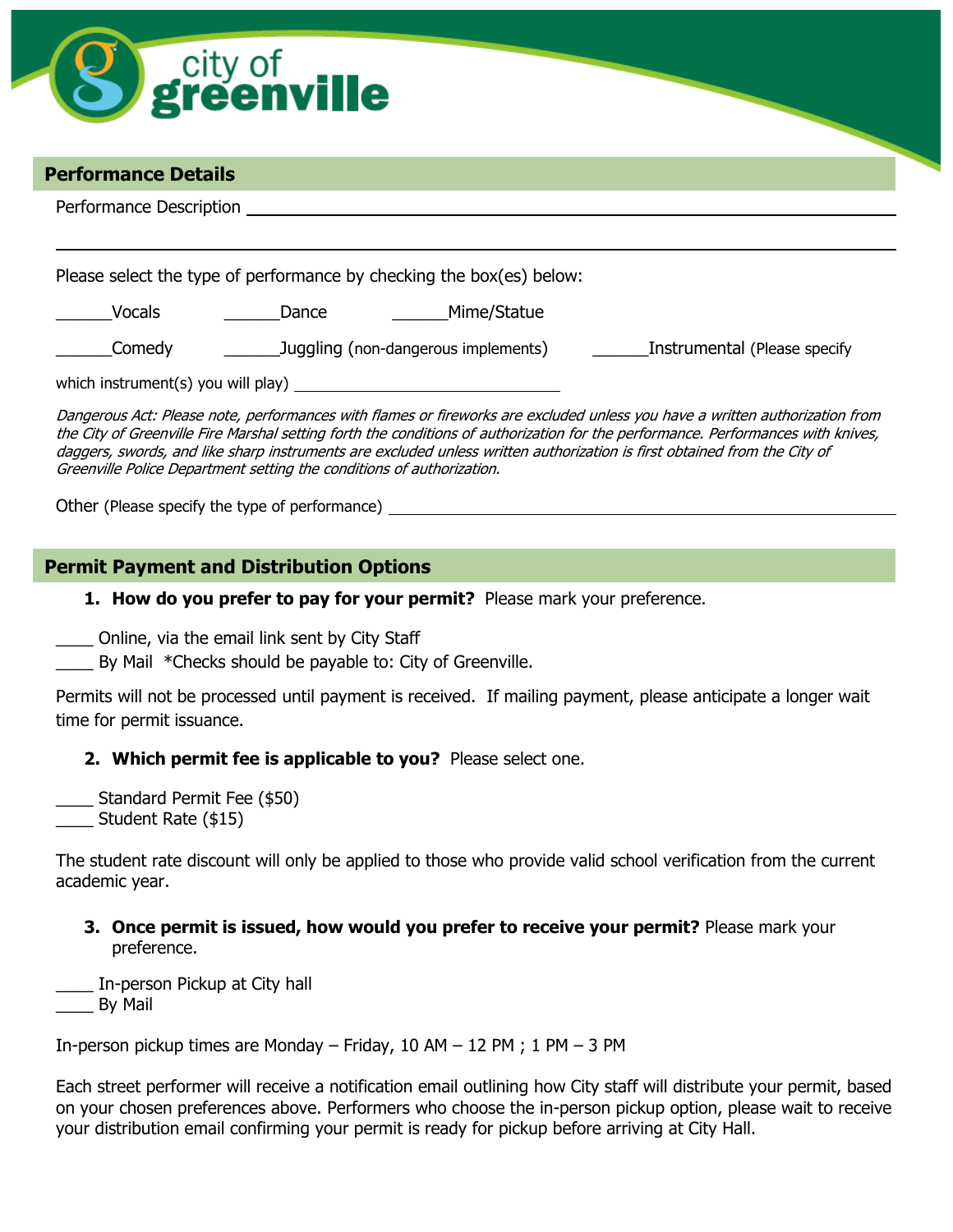

## **Rules and Regulations**

Please note, the rules and regulations are subject to change within the permit year. However, if changes are adopted street performers will be notified via the email provided in his/her application.

**I, the undersigned, declare as follows** (please check all boxes to indicate that you have read each point):

I know I am only able to perform between the times of 10:00 am and 10:00 pm all days of the week on City owned or operated sidewalks, plazas, parks and other public places (excluding vehicular areas in streets and parking lots).

\_\_\_\_\_\_I am aware that performances are limited to one hour. After one hour, I must move to a new spot that is the equivalent of one block away from my previous location.

\_\_\_\_\_\_I am aware that I should be in proper attire during my performance. Shoes, shirt, pants or shorts are required. I am aware that I cannot wear any facial mask, headgear or cloth worn over any portion of my face which prevents facial identification. \*Face coverings to prevent the spread of COVID-19 are allowed.

I am aware that I am not allowed to perform in permitted Special Event sites.

I am aware that I am not allowed to perform within fifty feet of a school, hospital, funeral home, court house, or other street performer (unless playing together).

\_\_\_\_\_\_I am aware that, if permitted, I will only use battery operated amplification, and that, under no circumstances, should City power be used. I am also aware that the resulting sound may not prohibit normal conversation levels at a distance of 20 feet or more from where the sound originates (measured horizontally and vertically).

\_\_\_\_\_\_I will not interfere with the flow of pedestrian traffic at a crosswalk, building entrance, private patio, curb cut or entrance into an encroachment area for dining.

I will submit a criminal records check by contacting Greenville County Criminal Records prior to receiving a permit. I know that the City reserves the right to deny a permit with a conviction for an act that would represent a potential threat to public safety or security for a viewing audience.

\_\_\_\_\_\_I will submit a permit application one business day prior to the first street performance. I will comply with the City's noise ordinance and I know I am responsible for all needed equipment, special needs, parking, set-up, etc.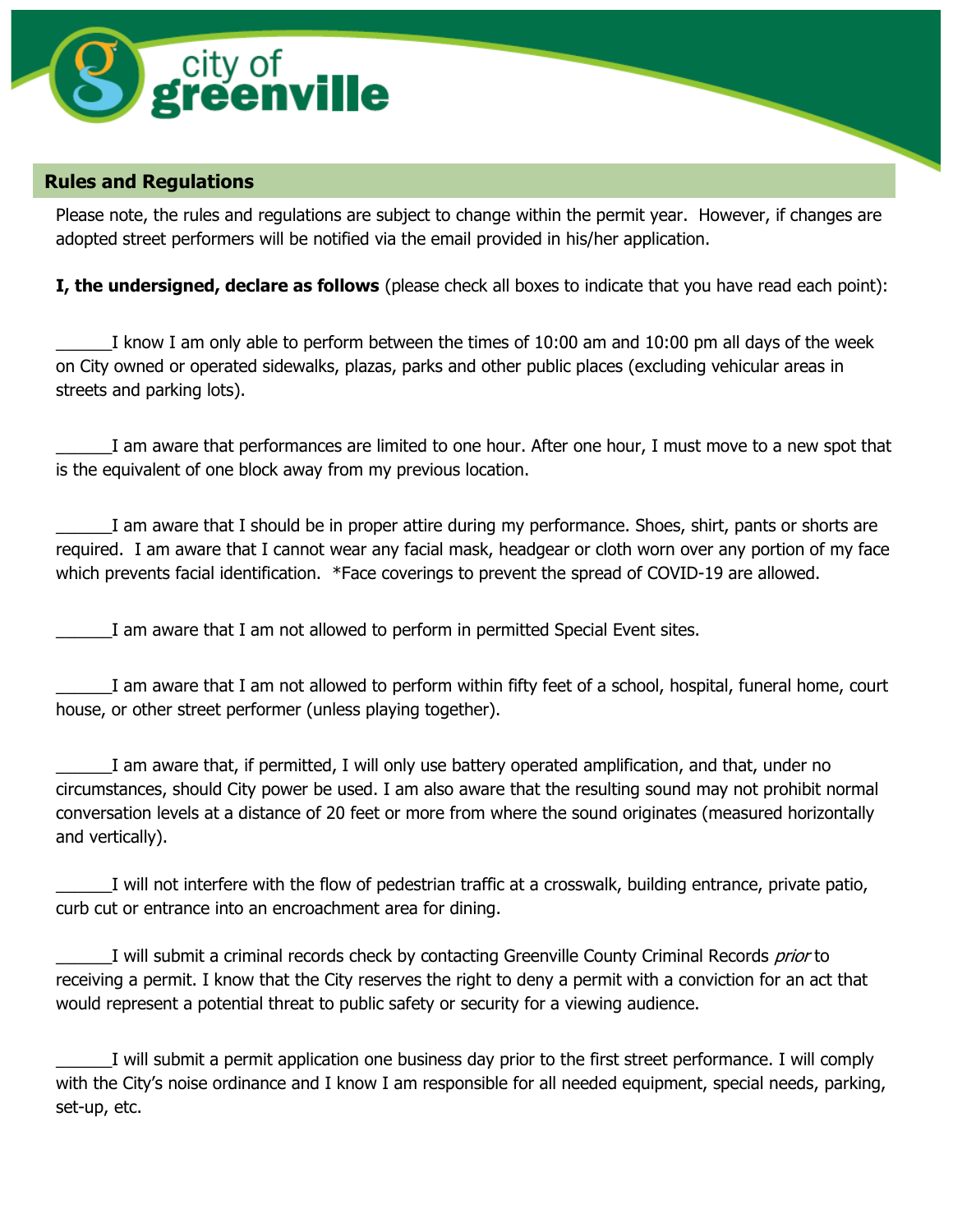# city of<br>**greenville**

## **Rules and Regulations (Continued)**

I am aware performance permits can be denied by the Department of Events and Cultural Affairs staff, if a performance does not meet or showcase an acceptable level of artistic expression.

\_\_\_\_\_\_I will only accept donations from the public when my Street Performance Permit is obtained and is on display. I am aware that my permit will expire on March 15, 2023.

\_\_\_\_\_\_I know that the use of profane, indecent, abusive or threatening language or behavior constitutes acts of harassment against the public peace and can result in denial or revocation of a permit.

\_\_\_\_\_\_I am aware that all transfer of merchandise must be done for donation only, that I may not set or display a price at any time, and that I need to obtain a business license if I wish to have any merchandise (CDs, DVDs, sketches, etc).

I am aware that I may not touch any person at any time during my performance. \*This includes face painting.

\_\_\_\_\_\_I will display my Street Performance Permit in a prominent position close to where I am performing at all times. I will make my permit available for inspection by an authorized City of Greenville Official upon request and follow any lawful direction issued by that official/officer.

I will not transfer this Permit to any other person. I agree that this Permit does not give me sole use or reservation of a site. I will use designated sites in restricted areas in accordance with the conditions attached to their use and contained in the City of Greenville.

I am aware all street performers under the age of 18 years old, must be accompanied by an adult during the entire performance.

I will not create a threat to public safety, whether real or perceived. I will notify the City of Greenville if my personal details or my performance changes to include the use of any dangerous implements or materials.

\_\_\_\_\_\_I have received and read the City of Greenville Street Performance Policy and agree to be bound by the conditions contained in the Policy.

## **Applicant Name\* (please print)**

## **Applicant Signature\***

**Date**